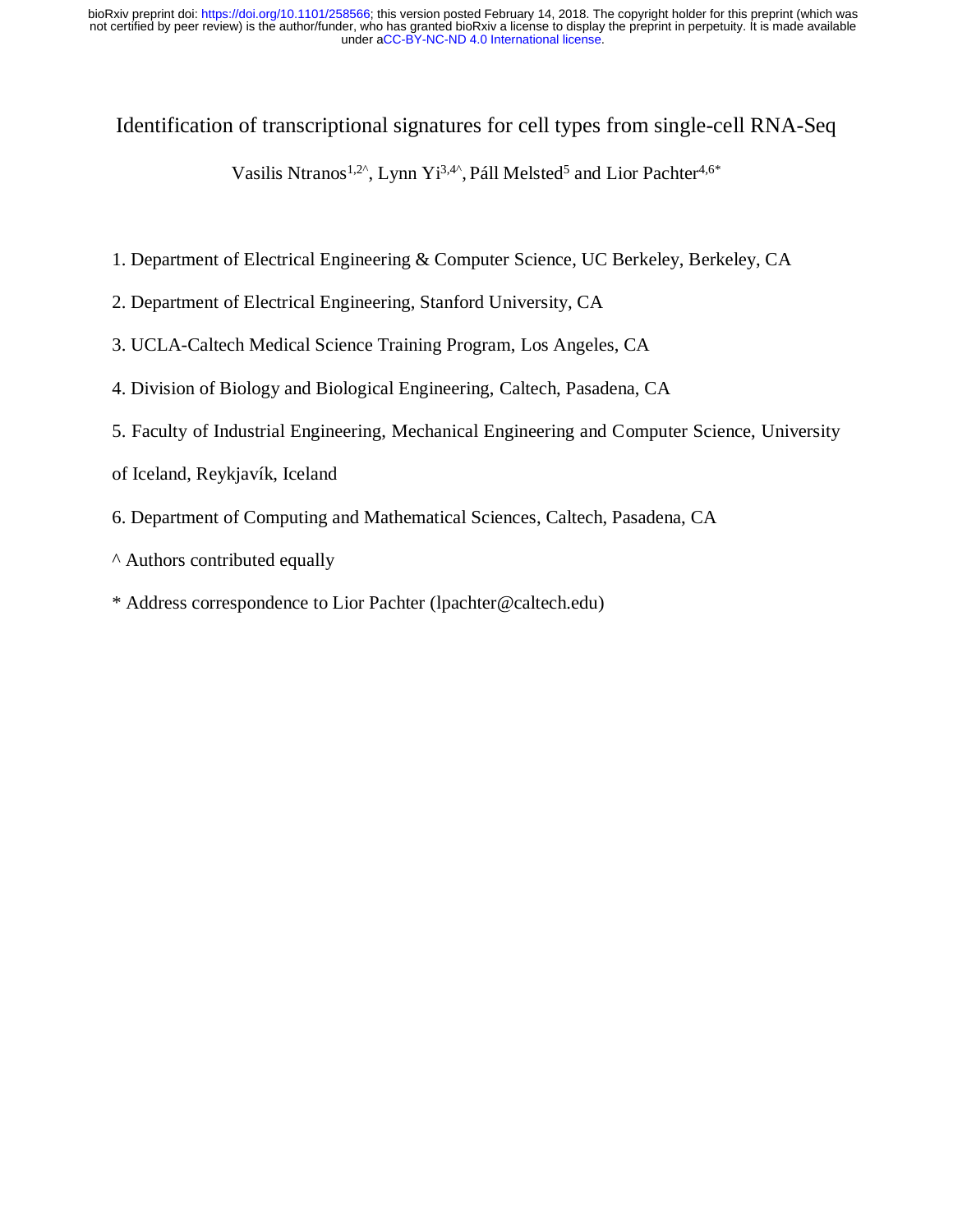# **Abstract**

**Single-cell RNA-Seq makes it possible to characterize the transcriptomes of cell types and identify their transcriptional signatures via differential analysis. We present a fast and accurate method for discriminating cell types that takes advantage of the large numbers of cells that are assayed. When applied to transcript compatibility counts obtained via pseudoalignment, our approach provides a quantification-free analysis of 3' single-cell RNA-Seq that can identify previously undetectable marker genes.**

Single-cell RNA-Seq (scRNA-Seq) technology provides transcriptomic measurements at singlecell resolution, making possible the identification and characterization of cell types in heterogeneous tissue. The problem of identifying genes that are differential between cell groups is analogous to the differential expression problem in bulk RNA-Seq. Bulk RNA-Seq differential expression methods can be applied directly to test genes for differences between groups of cells<sup>1</sup>, and methods that account for technical artifacts in scRNA-Seq experiments such as by modeling dropout seem to offer some advantages.<sup>2,3</sup> However, one aspect of scRNA-Seq that current methods do not take advantage of is the large number of cells sampled in single-cell experiments.

In this paper, we show how prediction methods that take advantage of large numbers of cells can greatly improve gene-level differential expression results. We focus on logistic regression, which was considered when microarray gene expression assays were developed<sup>4,5</sup>, but abandoned due to limited sample sizes. scRNA-Seq provides the large number of samples (i.e. single cells) required to accurately fit a logistic regression model. Conversely, fitting a linear logistic regression is near linear in the number of cells, which is imperative in the era of growing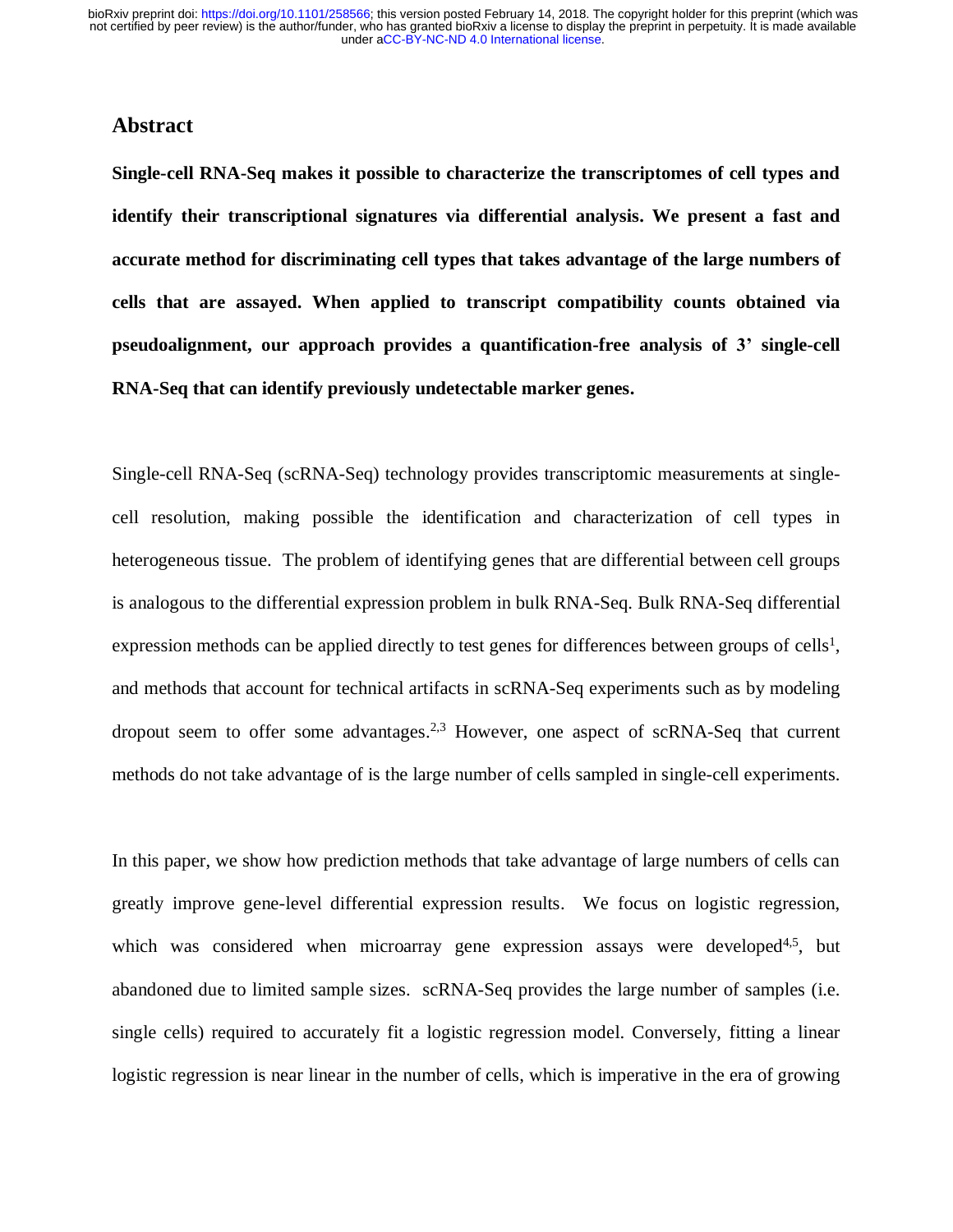scRNA-Seq experiments. Instead of the traditional approach of using the cell labels as covariates for gene expression, we perform logistic regression for each gene to predict cell labels from the quantifications of constituent transcripts. Fitting this model provides the optimal linear combination of transcript quantifications that distinguishes cell groups, providing information about effect sizes of constituent transcripts, i.e. the "direction of change" (Figure 1a—h). Unlike traditional methods that test either for changes in overall gene abundance or for differential transcript usage, our method provides a unified testing framework that eliminates the need for such a dichotomy (Supplementary Figure 1).

In a simulation based on experimental effect sizes (see Methods), logistic regression outperforms other existing scRNA-Seq gene differential expression methods, even with different normalizations (Supplementary Figures 2, 3b). The advantage comes from the ability of logistic regression to identify the optimal linear combination of isoforms for differential analysis. In the case that isoforms move in concert, naïve gene quantification by summing of isoform counts performs similarly to logistic regression (Figure 1b,c and Supplementary Figure 2c,d), but in the event of isoform switching logistic regression has a substantial advantage (Figure 1f,g and Supplementary Figure 2e,f). When applied to a data set of differentiating myoblasts from Trapnell *et al.*,<sup>6</sup> the method reveals the nature of transcript dynamics across multiple genes known to be important for myogenesis (Figure 1i,j). We found a diversity of transcript dynamics, suggesting that methods that test only for changes in overall gene expression or only for differential transcript usage are likely to miss a significant proportion of our differential genes (Supplementary Figure 1b).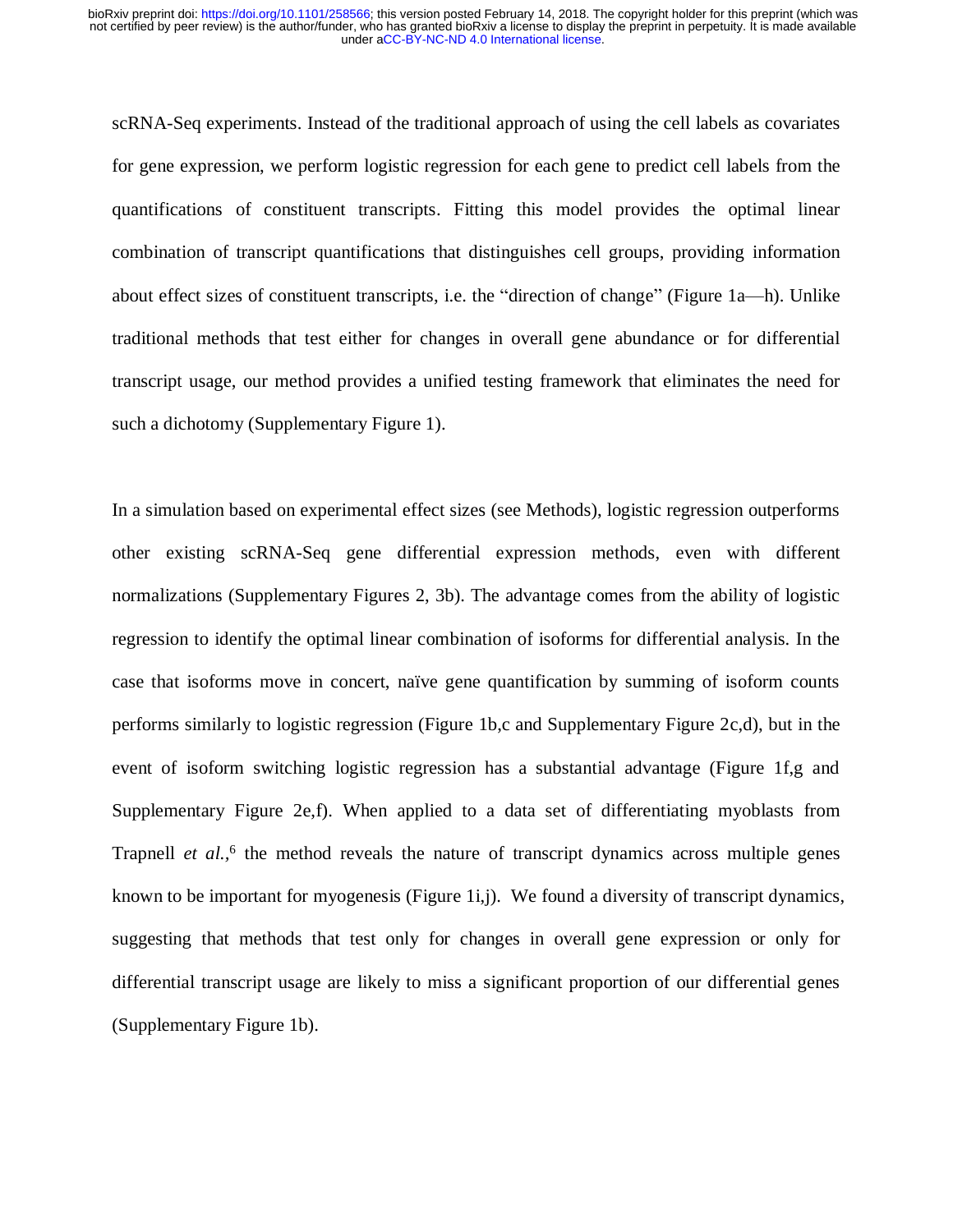While transcript quantifications are biologically meaningful, in some cases they may be infeasible to obtain.<sup>7, 8</sup> We therefore examined the possibility of performing logistic regression directly on the transcript compatibility counts (TCCs) obtained via pseudoalignment.<sup>9</sup> TCCs, which were introduced in Ntranos *et al.<sup>10</sup>* as model-free transcriptomic signatures for single cell clustering, constitute the sufficient statistics needed for quantification. By virtue of being unprocessed, they represent the "raw data" better than quantified gene expression profiles.<sup>11</sup> On simulated data, the performance of logistic regression with TCCs is similar to that with transcript quantifications (Supplementary Figure 3a). Another advantage of TCCs is that they are readily computable from 3' capture and sequencing single-cell data. To investigate whether logistic regression with TCCs confers an advantage over gene-count based differential analysis from such data, we examined 10X Chromium scRNA-seq from three T-cell populations that were purified using antibodies specific to different isoforms of CD45 (PTPRC).<sup>7</sup>

Using TCCs, we performed pairwise differential analyses of purified CD45RO+ memory helper T-cells, CD45RA+ naïve helper T-cells, and CD45RA+ naïve cytotoxic T-cells, providing two positive controls (CD45RA+ vs CD45RO+) and a negative control (CD45RA+ vs CD45RA+) for the method. Logistic regression was able to detect differential expression of CD45 in the purified CD45RO+ memory and CD45RA+ naïve T-cell populations (Figure 2a,c). This result was deemed impossible in Peterson *et al.*, <sup>12</sup> where it was noted that 3' mRNA sequencing alone could not resolve these markers. We confirmed that gene counts alone cannot identify CD45 as differential (Figure 2a-c), and furthermore found that independent testing of TCCs reduced statistical power (Figure 2d—f). The two CD45RA+ naïve T-cell populations had similar TCCs as expected, and CD45 was not identified as differential between them (Figure 2b). Further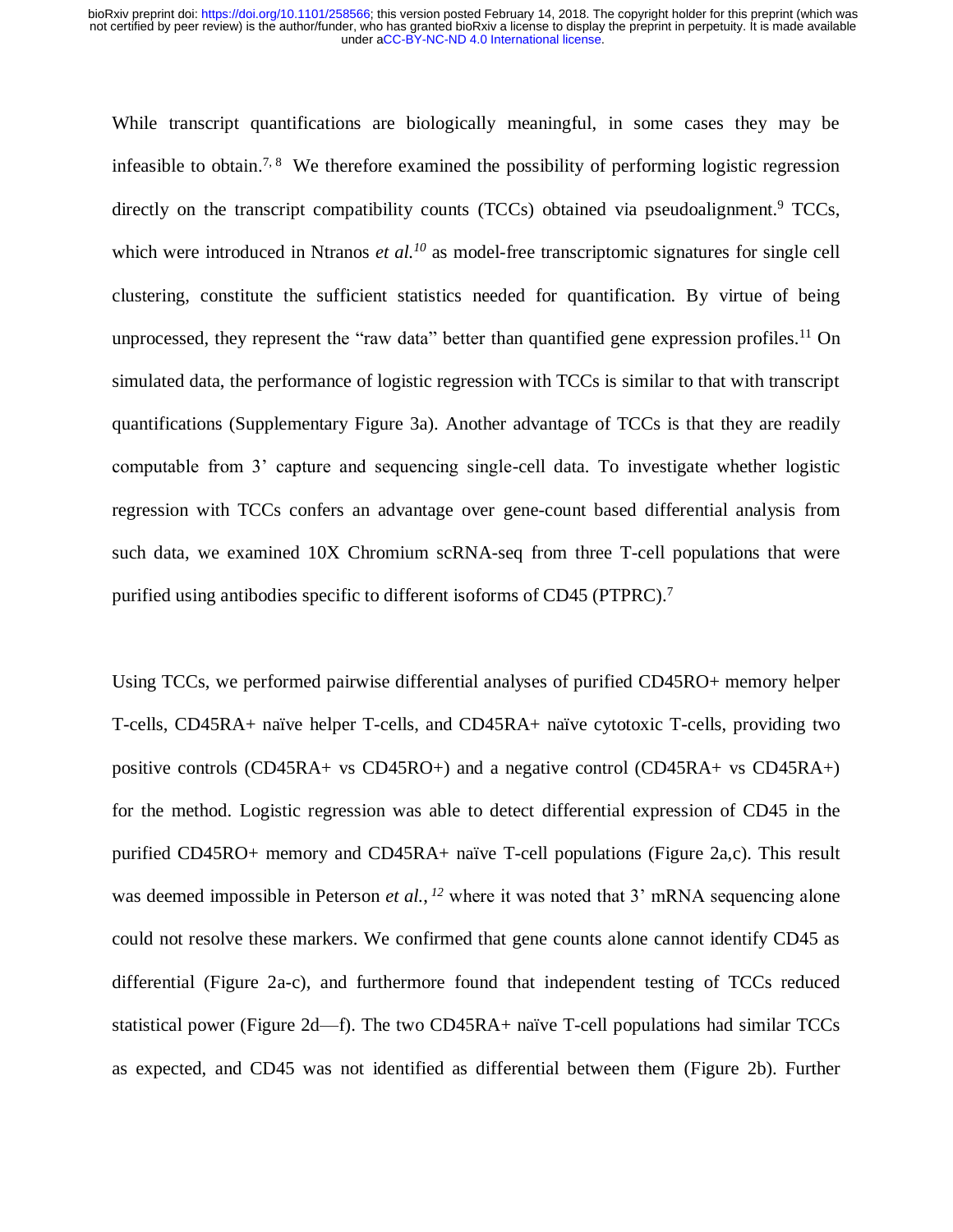examination of the transcripts corresponding to the equivalence classes identified by logistic regression pointed at which transcripts were differentially regulated (Supplementary Figure 4). Visual inspection of the differential equivalence classes identified by logistic regression for CD45 revealed that the corresponding isoforms were being distinguished by virtue of alternative unannotated 3' untranslated regions (UTRs) (Supplementary Figure 4). To quantify the extent of isoform accessibility by 3'-end sequencing, we estimated the distribution of read pseudoalignments with respect to the annotated 3'UTRs (Supplementary Figure 5). We found a substantial number of reads distal to annotated 3'-ends, pointing to a large number of unannotated 3' UTRs. The results on CD45 are concordant with previous work on lymphocytic surface receptor isoform diversity<sup>13</sup>. Equivalence classes provide access to isoforms in genes other than CD45; we found multiple other genes that also exhibited isoform switching between memory and naïve T cells (Supplementary Figure 6).

To examine whether TCCs are informative in a *de novo* scRNA-Seq experiment, we analyzed the PBMC dataset,<sup>7</sup> which consists of  $68579$  cells sequenced at an average of 20491 reads per cell. After clustering and using known cell type markers to annotate the clusters (Supplementary Figure 7), we were able to recapitulate our previous CD45 differential analysis: CD45 was identified as differential between memory and naïve T-cells respectively (Supplementary Figure 8), showing that TCC-based logistic regression can be applied to cell groups generated by unsupervised clustering as in standard, *de novo* scRNA-Seq workflows.

While logistic regression is a simple method, it is especially powerful for scRNA-Seq since it leverages the large number of cells available in scRNA-Seq experiments and incorporates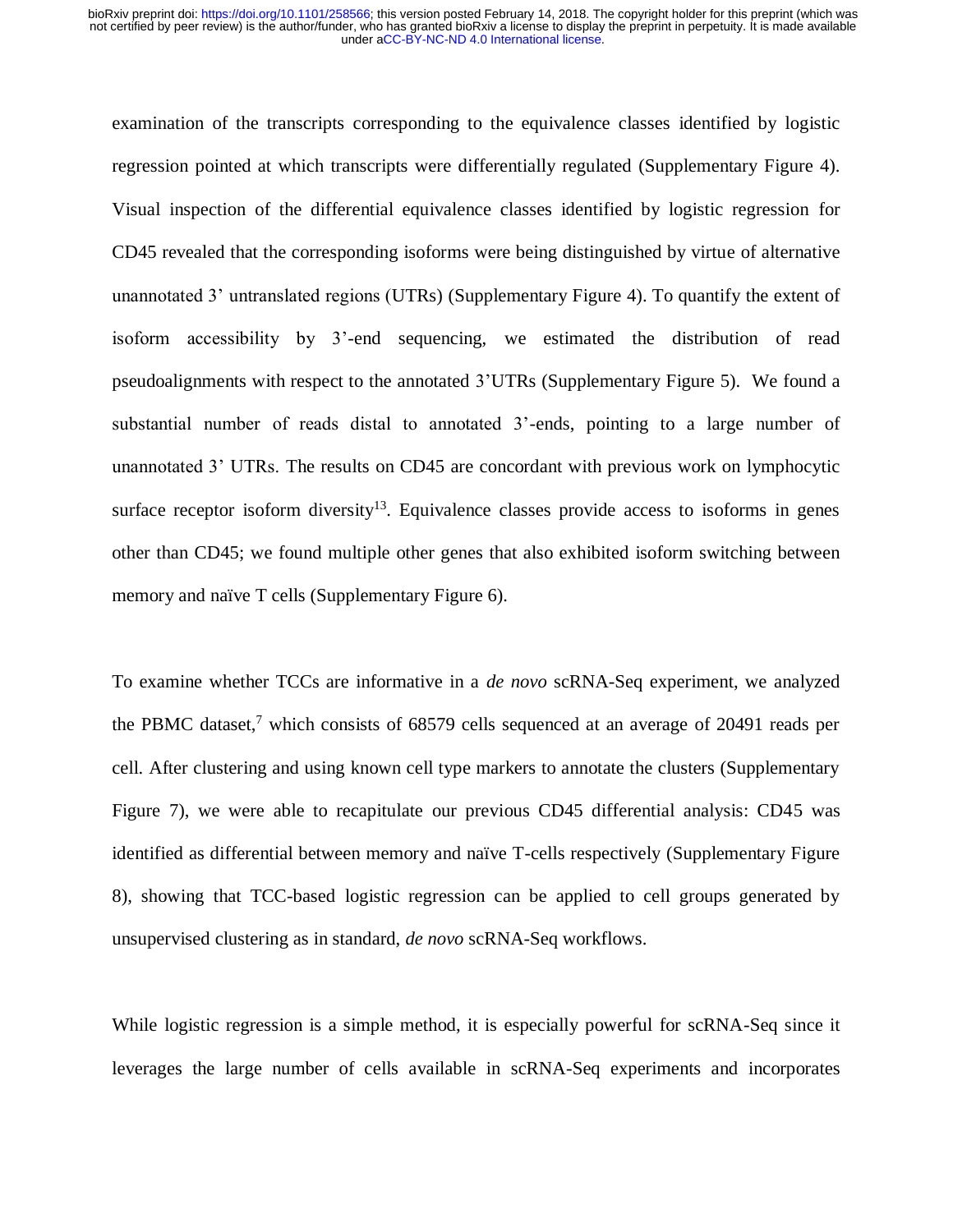isoform-information for gene-level testing. Logistic regression reveals the contribution of individual isoforms to the gene-level differential analysis, aiding in interpretability of results. While we have demonstrated the power of logistic regression for performing gene-level differential expression between two cell types, any two cell groupings can be used. Furthermore, logistic regression can be performed on all genes instead of constituent isoforms of a single gene to discover gene markers characterizing cell types. Finally, our method scales effectively with both the number of reads and cells, which is critical for processing increasingly large scRNA-Seq datasets.

## **Methods**

## **Trapnell** *et al.* **2014 analysis**

We downloaded the preprocessed Trapnell *et al.* 2014 data from the conquer database,<sup>1</sup> which included the quantified transcript-per-million (TPM) values and cell labels for 222 seruminduced primary myoblasts over a time course of 0, 24 and 48 hours. We selected the 85 myogenic precursors and the 97 differentiating myoblasts for differential expression analysis. We used Ensembl Homo\_sapiens.GRCh38.rel84.cdna.all.fa to group 176241 transcripts into 38694 genes and tested each gene for differential expression between myogenic precursors and differentiating myoblasts using logistic regression over the constituent isoforms. After Benjamini-Hochberg correction, we obtained 1308 significant differential genes (< 0.01 FDR). We visualized these genes in a circular plot by performing logistic regression on the primary and secondary isoforms, which are defined as the isoforms with the largest and second largest average expression over all cells, and plotted the direction of change identified by logistic regression.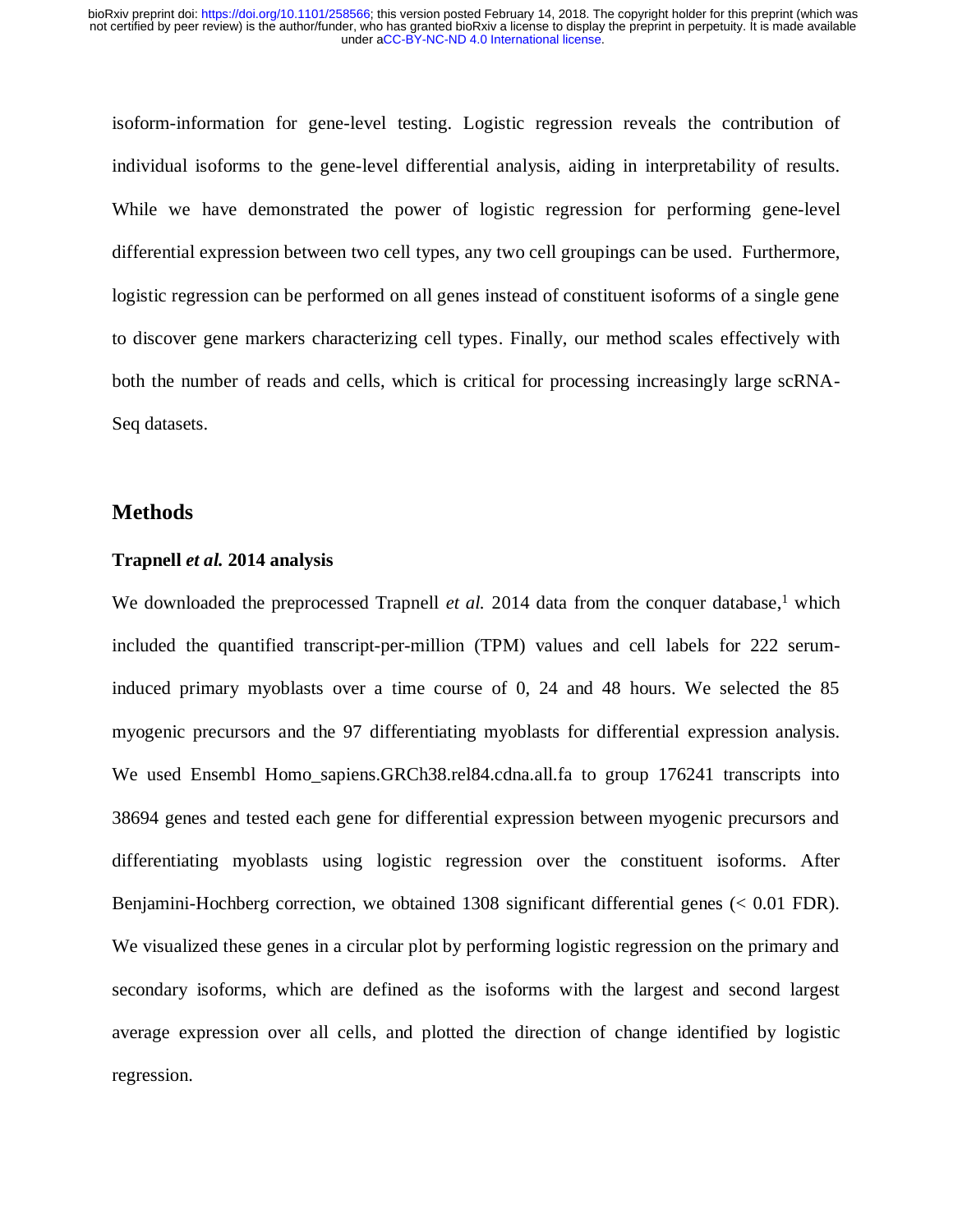## **Zheng** *et al.* **2017 analysis**

We obtained the raw reads for the three human PBMC purified cell sub-type datasets, CD4+/CD45RA+/CD25- naïve T-cells, CD4+/CD45RO+ memory T-cells and CD8+/CD45RA+ naïve cytotoxic T-cells, from Zheng *et al.,* 2017. The reads were preprocessed (barcode detection, error-correction and pseudoalignment) with the scRNA-Seq-TCC-prep kallisto wrapper (SC3Pv1 chemistry) to obtain the single cell transcript compatibility counts (TCC) matrix [\(https://github.com/pachterlab/scRNA-Seq-TCC-prep\)](https://github.com/pachterlab/scRNA-Seq-TCC-prep). After filtering out cells with total UMI counts outside the interval [1K-30K], we obtained 31831 cells (9923 CD4+/CD45RA+/CD25 naïve T-cells, 9994 CD4+/CD45RO+ memory T-cells and 11914 CD8+/CD45RA+ Naïve cytotoxic T-cells respectively). We selected all the equivalence classes that contained at least one isoform associated with the CD45 gene (a.k.a. PTPRC, ENSG00000081237, ENSG00000262418) and filtered out the ones with total UMI counts less than 0.25% of the total number of cells, i.e. equivalence classes with fewer than  $\sim$ 79 UMI counts across all cells. This resulted in 7 equivalence classes uniquely associated with subsets of the annotated isoforms of the CD45 gene. The gene counts for each cell were obtained by summing the corresponding TCCs. We performed all three pairwise tests for differential expression between the purified cell sub-types using a logistic regression model on the 7 TCCs, on the aggregated gene counts, and independently on each equivalence class. For each pairwise test, we randomly subsampled 3000 cells per group across 200 Monte-Carlo iterations to generate error bars and p-value distributions.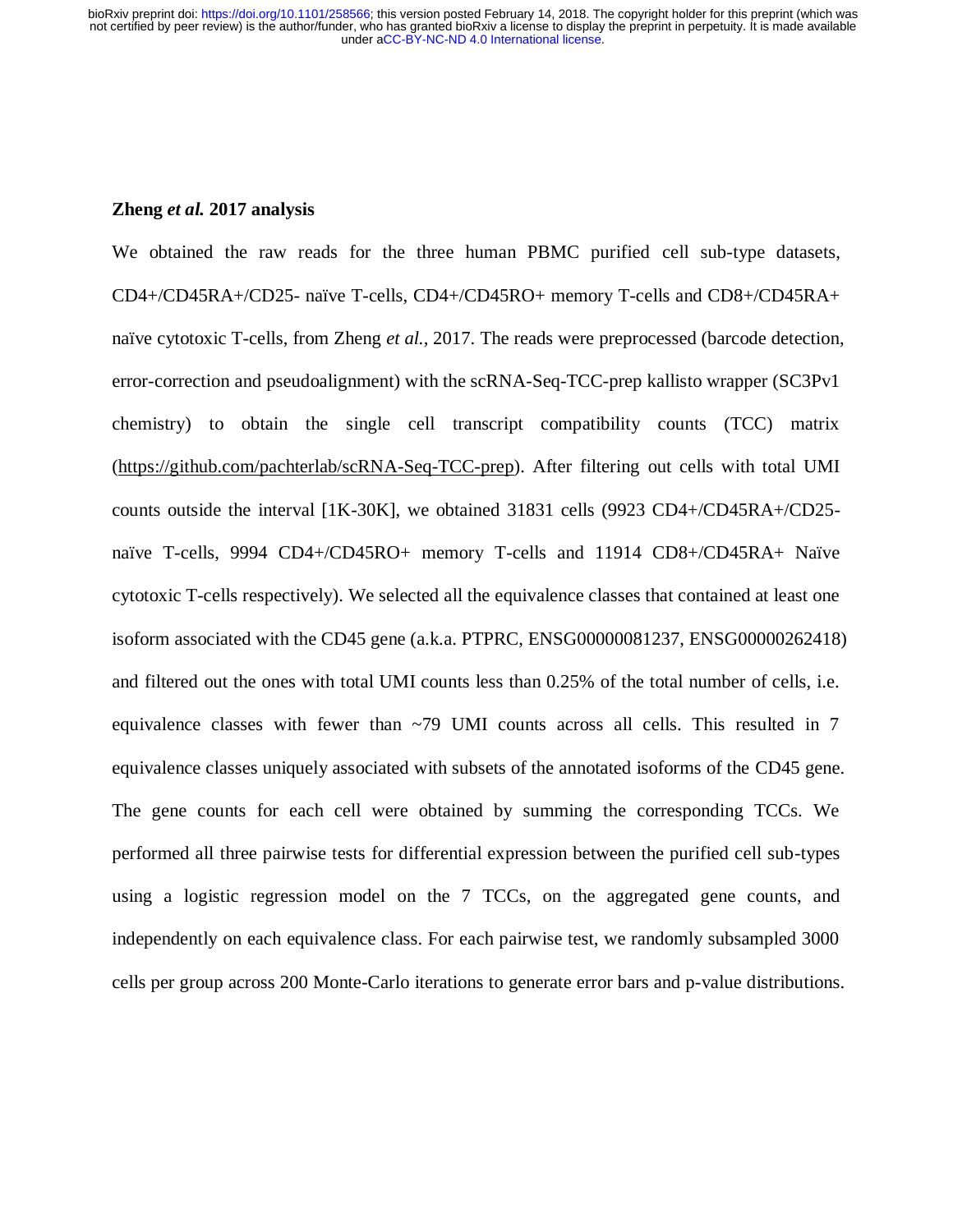The raw reads for the 68k PBMC dataset were preprocessed with the scRNA-Seq-TCC-prep kallisto wrapper to obtain the TCC matrix. Equivalence classes that mapped to multiple Ensembl gene names and cells with total UMI counts outside the interval [2K-20K] were filtered out. The resulting 65444 cell x 95426 equivalence class matrix was subsequently used for post-processing and clustering with scanpy.<sup>14</sup> We used the same steps outlined in "Zheng et al. recipe" that was included in scanpy, except we selected the 5000 most variable equivalence classes in lieu of selecting the 1000 most variable genes. To verify the clustering structure, we plotted the cells on t-SNE space according to their expression of specific marker genes (obtained by summing all the corresponding TCCs). Supplementary Figure 8 focuses on the clusters that most likely correspond to populations of naïve cytotoxic T-cells (Cluster A, CD8A+/CD4-/CCR7+, n=5226 cells), naïve T-cells (Cluster B, CD4+/CCR7+, n=12424 cells) and memory cytotoxic T-cells (Cluster C, S100A4+/CCR10+, n=4173). Clusters A and C corresponded to clusters 3 and 6 in Supplementary Figure 7, whereas cluster B was obtained by manually merging clusters 1 and 2. Following the same steps as in the purified 10x datasets, we performed all three pairwise tests for DE in the CD45 gene. The bar plots with standard errors were generated by randomly subsampling 2000 cells per cluster across 200 Monte-Carlo iterations. The average p-values were reported.

#### **Estimation of the read location distribution**

In order to estimate the distribution of distances to the 3' end we pseudoaligned the reads from the three purified T-cell populations to the transcriptome using the pseudobam option of kallisto 0.44. In case of multiple alignments, the weight of one read was split evenly across all reported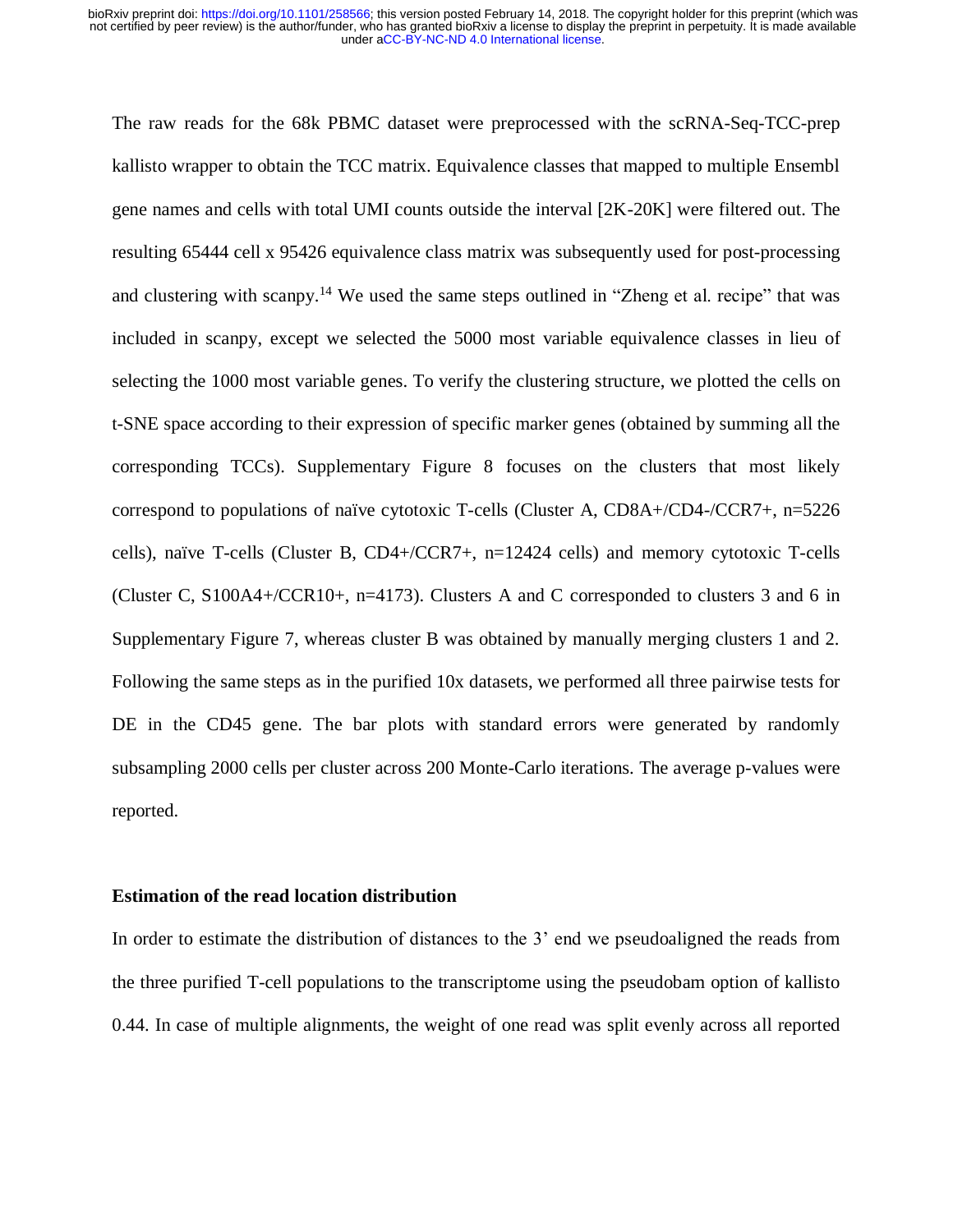transcripts. The distance to the 3' end was inferred from the transcriptome coordinates reported in the BAM file.

## **Simulation for Figure 1i**

Two isoforms in each group (n=200) for each gene were sampled from  $N(\mu_I, I)$  and  $N(\mu_2, I)$  with  $\mu_1 = [5,5], \mu_2 = [5+\cos(\theta), 5+\sin(\theta)]$  respectively and  $\theta$  was chosen for each gene to be  $\pi/4$ (increase in gene direction),  $\pi/2$  (increase in primary isoform direction) or  $\pi$  (decrease in secondary isoform direction), with corresponding probabilities [.6, .25, .15]. The circle plot in Figure 1i overlays the directions of change that were detected from individually fitting a logistic regression model for each gene.

#### **Simulation framework**

scRNA-Seq simulated data was generated by learning features from the scRNA-Seq data in Trapnell *et al.* 2014. In each simulation, cells were simulated from two different cell types: a null type and a perturbed type, each with 105 cells. The null type was modeled after the cluster of proliferating myoblasts from the Trapnell *et al.* 2014 dataset. Specifically, after quantification of the dataset using kallisto and clustering on TCCs, the cluster containing cells with MYOG expression was identified and the resulting TPMs from this cluster were used to estimate the parameters of a lognormal distribution for each transcript. To simulate the null cell type, TPMs for each transcript were drawn from a truncated lognormal distribution. This approach to modeling cell-by-cell variability was motivated by the Tobit model on TPMs used in Monocle.<sup>2</sup>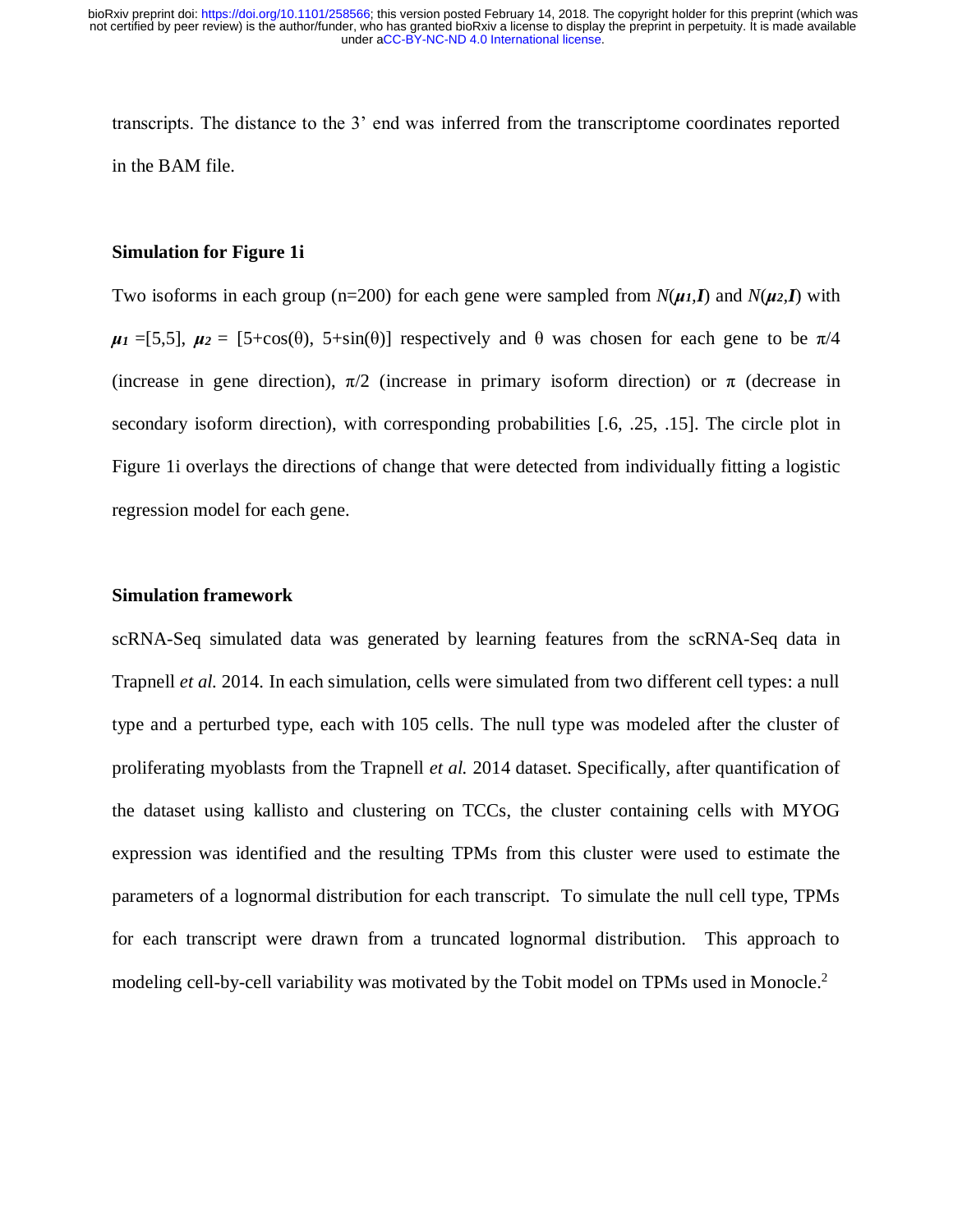Three different types of simulated data were prepared to reflect distinct perturbation scenarios and effect sizes. Transcripts expressed in fewer than 5 of the 105 cells were deemed too lowly expressed and filtered out from the perturbation. In the independent effects simulation, 30% of the transcripts that passed the filter (20456 out of 68179 expressed transcripts) were chosen at random to be perturbed. For each transcript, a minimum effect size of 1.5-fold was drawn from a truncated lognormal distribution. The direction of each perturbation was chosen uniformly at random (50% upregulated, 50% downregulated). In the correlated effect simulations, genes with all transcripts passing the filter also passed the filter. 30% of remaining genes  $\left(\sim 5220\right)$  of 17390 genes) were chosen at random to be perturbed and expressed transcripts (defined as expressed  $in \ge 5$  cells) of that gene were perturbed with the same effect size drawn from a truncated log normal distribution at a minimum of 1.5. In the experiment-based simulations, the effect sizes were learned from Trapnell *et al.*, 2014 from the set of transcripts that either DESeq2<sup>15</sup> or sleuth<sup>16</sup> found to be differentially expressed. Random genes were chosen to be perturbed for the simulation. Each perturbed gene in the simulation was matched to an experimentally differential gene, and their effect sizes were matched according to the relative abundance of each transcript.

The effect sizes were applied to the mean expression, and abundances per cell were generated by sampling from lognormal distribution truncated at zero. Given these cell-by-cell abundances, RSEM<sup>17</sup> was used to generated uniformly sequenced paired-reads, using an RSEM model learned from a proliferating myoblast cell from the Trapnell *et al.,* 2014 data set and a background noise read percentage (parameter theta) of 20%. The number of reads per cell is learned from the myoblast cluster by fitting a lognormal distribution of reads per cell ( $u = 14.42$ ,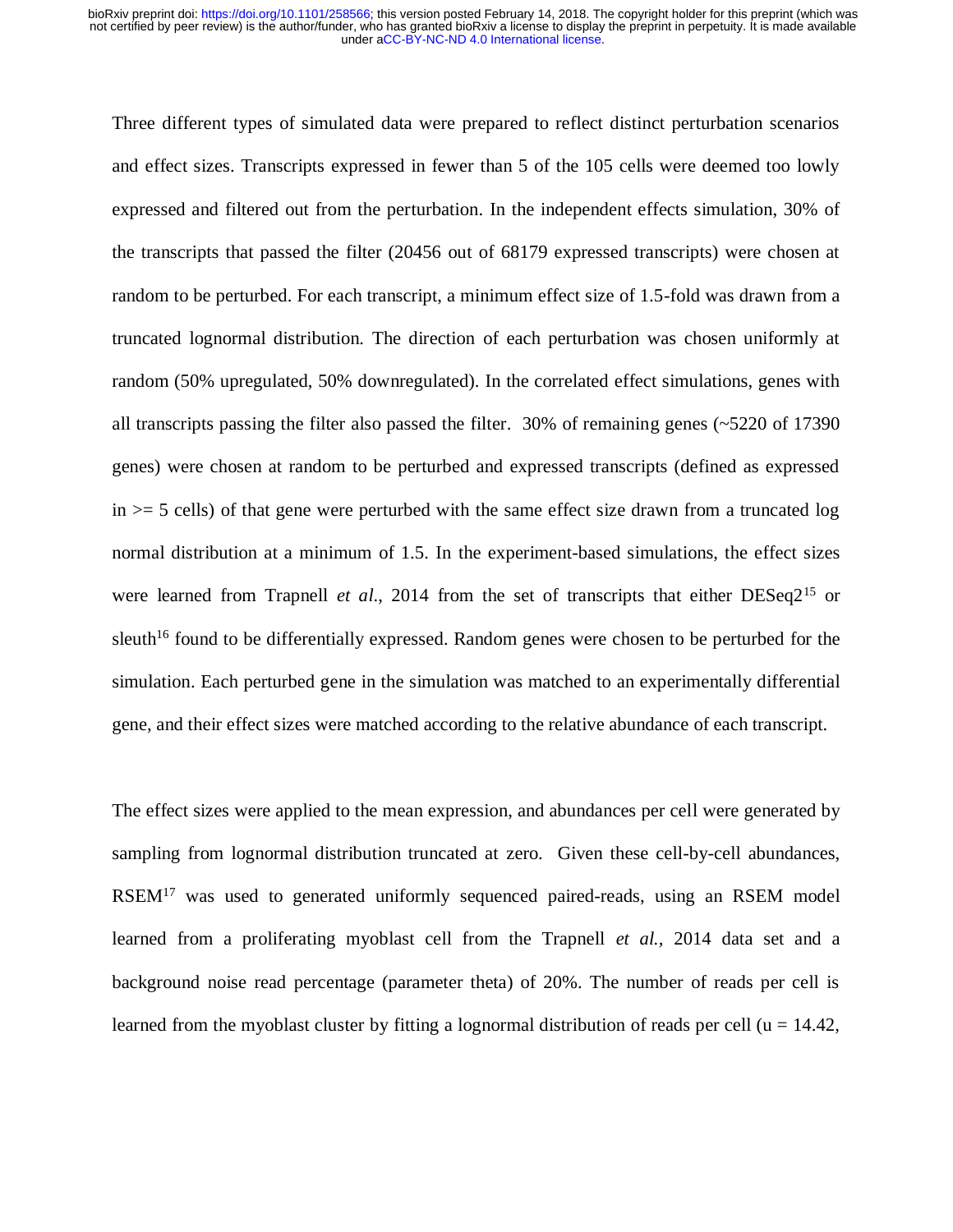$ro = 0.336$ ), corresponding to a mean of 193,000 paired-end reads per cell, 210 cells per simulation, and  $40,530,000$  paired-end reads per simulation.

#### **Simulation analyses**

Logistic regression, Monocle's Tobit model,<sup>6</sup> DESeq2 1.16.11,<sup>15</sup> MAST 1.2.1,<sup>3</sup> and SCDE 1.99.4<sup>2</sup> were used to benchmark the simulations. Monocle's Tobit model method, DESEq2, and MAST were invoked using Seurat's wrapper functionality through the function Seurat::FindMarkers.<sup>18</sup> The method 'glm' which is loaded by default via the R native stats library was used to perform logistic regression, by using the parameter family = 'binomial'.

The .fastq files output from the RSEM simulations were quantified using kallisto v0.43.  $t \times 19$  was used to aggregate transcript-level counts and abundances into gene-level counts and abundances prior to inputting into the various methods. For logistic regression, SCDE, and DESeq2, the gene counts were used as input. For Monocle and MAST, the TPM abundances were used as input. In order to afford each method its optimal input, normalization and filtering methods native to each method were used. We did not perform any additional normalization or filtering.

For each gene, logistic regression was performed using cluster labels as response variable and transcript counts as predictors. Any transcript that was not expressed in >90% cells was filtered from the logistic regression. A likelihood ratio test using a null model of a logistic regression on the cluster labels with no predictors was used to determine p-values.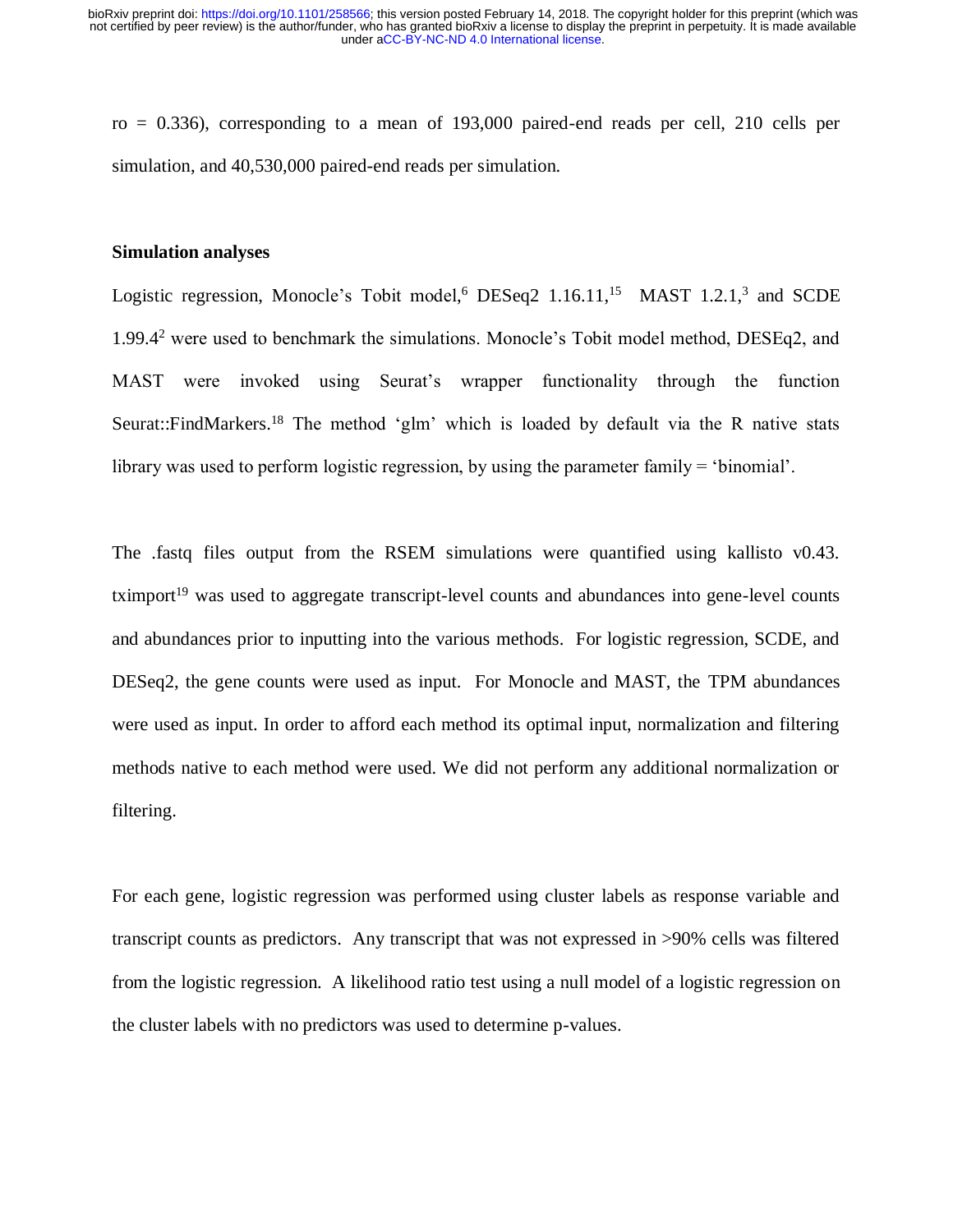To perform logistic regression using TCCs, we regressed on the TCCs that mapped unambiguously to each gene. For genes with more 70 unambiguously corresponding TCCs (dimensionality of TCCs >30% of total cells), the Kolmogorov-Smirnoff test was performed on each equivalence class independently to test whether the TCCs of the two clusters were derived from the same underlying distribution. The TCC-level p-values were then aggregated with Lancaster's method, weighted by the mean count per TCC, to obtain gene-level p-values.<sup>11</sup>

We benchmarked the effects of three types of normalization on the logistic regression method: 1) DESeq2's method of normalization using size factors, 2) TPM normalization and 3) no normalization, to ensure that the better performance by logistic regression is not due to differences in normalization. To apply DESeq2's method, size factors were calculated based on the transcript counts using DESeq2::calculateSizeFactors, and the normalized counts per cell were obtained by dividing by the cell's size factor. TPM normalization was obtained by using kallisto's quantification outputs.

The code required to reproduce the analysis and figures in this data are available at [https://github.com/pachterlab/NYMP\\_2018.](https://github.com/pachterlab/NYMP_2018)

# **Acknowledgments**

We thank Nicolas Bray, Jase Gehring and Valentine Svensson for discussion and comments on the manuscript. Harold Pimentel assisted with the simulations. We thank Charlotte Soneson and Mark Robinson for questions that led to the clarification of GDE, DGE, DTU and DTE in Supplementary Figure 1.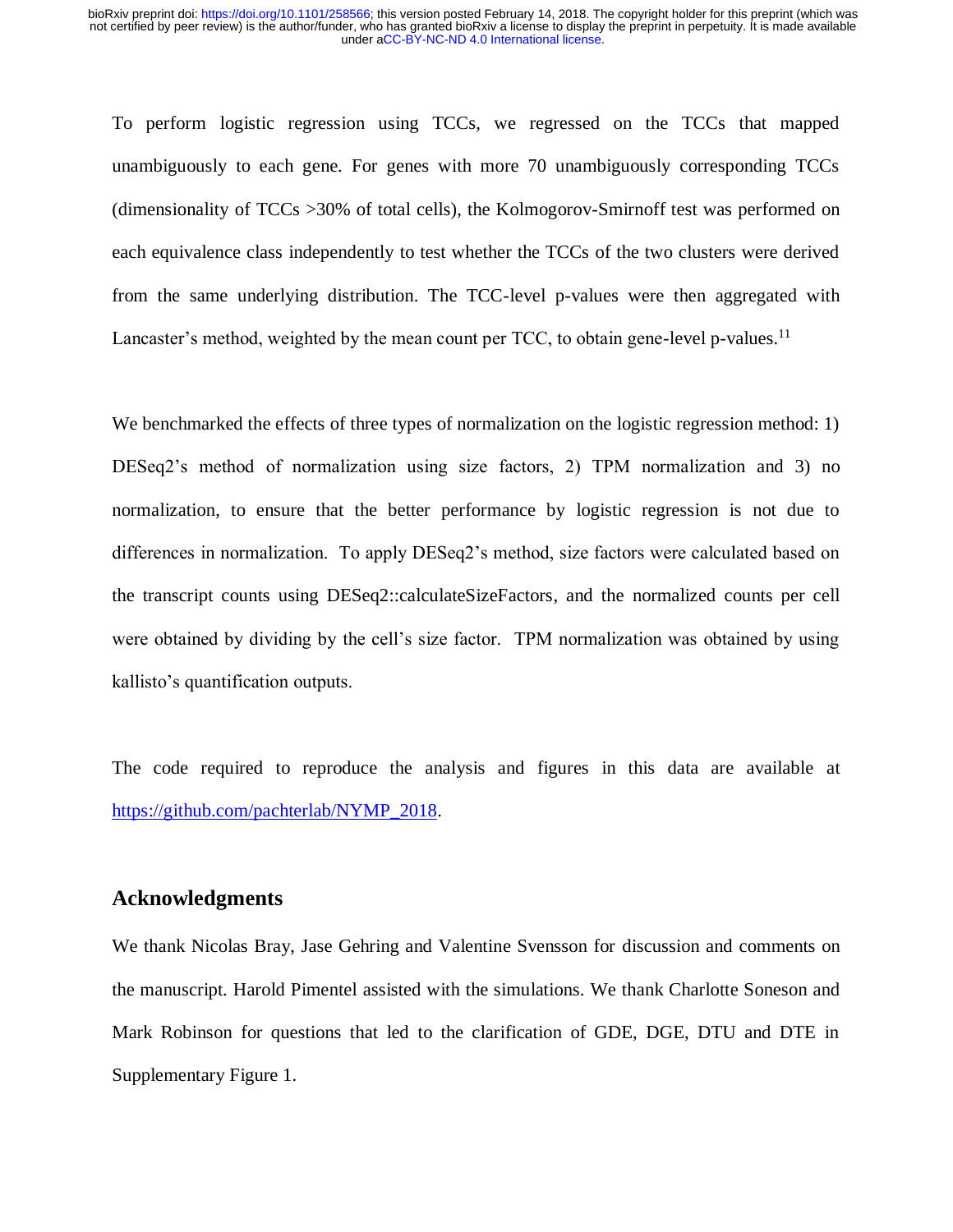# **References**

[1] Charlotte Soneson, Mark D. Robinson, Bias, robustness and scalability in differential expression analysis of single-cell RNA-seq data. bioRxiv., 2017 May. doi: https://doi.org/10.1101/143289.

[2] Kharchenko PV, Silberstein L, Scadden DT. Bayesian approach to singlecell differential expression analysis. Nat Methods. 2014 Jul;11(7):740-2. doi: 10.1038/nmeth.2967.

[3] Finak G, McDavid A, Yajima M, Deng J, Gersuk V, Shalek AK et al. MAST: a flexible statistical framework for assessing transcriptional changes and characterizing heterogeneity in single-cell RNA sequencing data. Genome Biol. 2015; 16: 278.

[4] Xing E, Jordan MI, Karp RM. Feature Selection for High-Dimensional Genomic Microarray Data. ICML '01 Proceedings of the Eighteenth International Conference on Machine Learning. 2001 June.

[5] Shevade SK, Keerthi SS. A simple and efficient algorithm for gene selection using sparse logistic regression. Bioinformatics, Volume 19, Issue 17, 22 November 2003, Pages 2246–2253, doi:10.1093/bioinformatics/btg308.

[6] Trapnell C, Cacchiarelli D, Grimsby J, Pokharel P, Li S, Morse M et al. The dynamics and regulators of cell fate decisions are revealed by pseudotemporal ordering of single cells. Nat Biotechnol. 2014 Apr;32(4):381-386. doi: 10.1038/nbt.2859.

[7] Zheng GX, Terry JM, Belgrader P, Ryvkin P, Bent ZW, Wilson R et al. Massively parallel digital transcriptional profiling of single cells. Nat Commun. 2017 Jan 16;8:14049. doi: 10.1038/ncomms14049.

[8] Macosko EZ, Basu A, Satija R, Nemesh J, Shekhar K, Goldman M et al., Highly Parallel Genome-wide Expression Profiling of Individual Cells Using Nanoliter Droplets. Cell. 2015 May 21;161(5):1202-1214. doi: 10.1016/j.cell.2015.05.002.

[9] Bray N, Pimentel H, Melsted H, Pachter L. Near-optimal probabilistic RNA-Seq quantification. Nat Biotechnol. 2016; 34, 525–527. doi:10.1038/nbt.3519.

[10] Ntranos V, Kamath GM, Zhang JM, Pachter L, Tse DN. Fast and accurate single-cell RNAseq analysis by clustering of transcript-compatibility counts. Genome Biol. 2016 May 26;17(1):112. doi: 10.1186/s13059-016-0970-8.

[11] Yi L, Pimentel H, Bray NL, Pachter L. Gene-level differential analysis at transcript-level resolution. bioRxiv. 2017. doi: https://doi.org/10.1101/190199.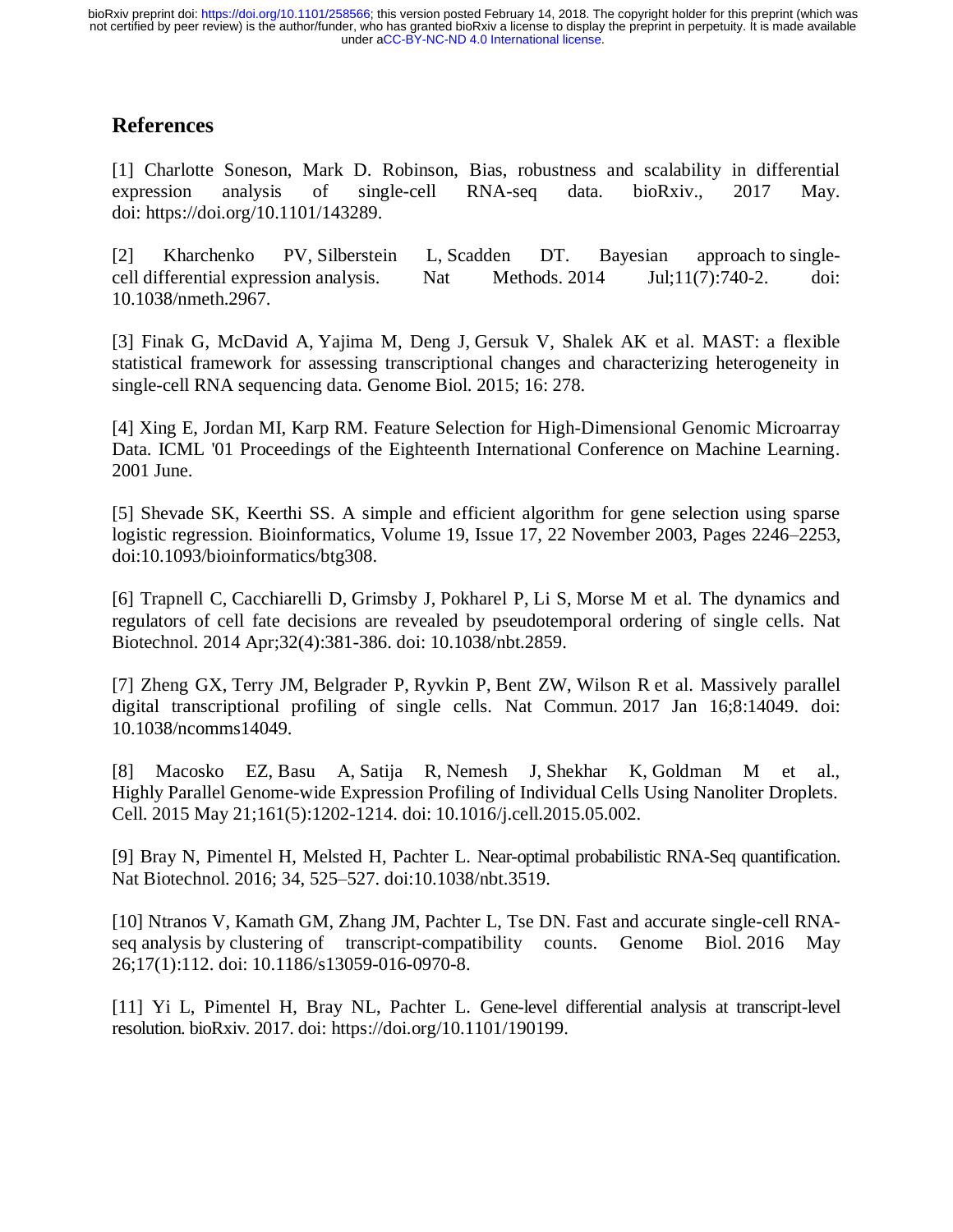[12] Peterson VM, Zhang KX, Kumar N, Wong J, Li L, Wilson DC, Moore R, McClanahan TK, Sadekova S, Klappenbach JA. Multiplexed quantification of proteins and transcripts in single cells. Nature Biotechnol. 2017 Oct;35(10):936-939. doi: 10.1038/nbt.3973.

[13] Byrne A, Beaudin AE, Olsen HE, Jain M, Cole C, Palmer T et al. Nanopore long-read RNAseq reveals widespread transcriptional variation among the surface receptors of individual B cells. Nat Commun. 2017 Jul 19;8:16027. doi: 10.1038/ncomms16027.

[14] Wolf FA, Angerer P, Theis FJ. Scanpy for analysis of large-scale single-cell gene expression data. bioRxiv. 2014. doi: https://doi.org/10.1101/174029 .

[15] Love MI, Huber W and Anders S. Moderated estimation of fold change and dispersion for RNA-seq data with DESeq2. Genome Biol. 2014;15(12):550. doi: 10.1186/s13059-014-0550-8.

[16] Pimentel H, Bray NL, Puente S, Melsted P, Pachter L. Differential analysis of RNA-seq incorporating quantification uncertainty. Nat Methods. 2017 Jul;14(7):687-690. doi: 10.1038/nmeth.4324.

[17] Li B, Dewey CN. RSEM: accurate transcript quantification from RNA-Seq data with or without a reference genome. BMC Bioinformatics. 2011 Aug 4;12:323. doi: 10.1186/1471-2105- 12-323.

[18] Satija R, Farrell JA, Gennert D, Schier AF, Regev A. Spatial reconstruction of single-cell gene expression data. Nat Biotechnol. 2015 May;33(5):495-502. doi: 10.1038/nbt.3192.

[19] Soneson C, Love MI, Robinson MD. Differential analyses for RNA-seq: transcript-level estimates improve gene-level inferences. F1000Res. 2015 Dec 30;4:1521. doi: 10.12688/f1000research.7563.2.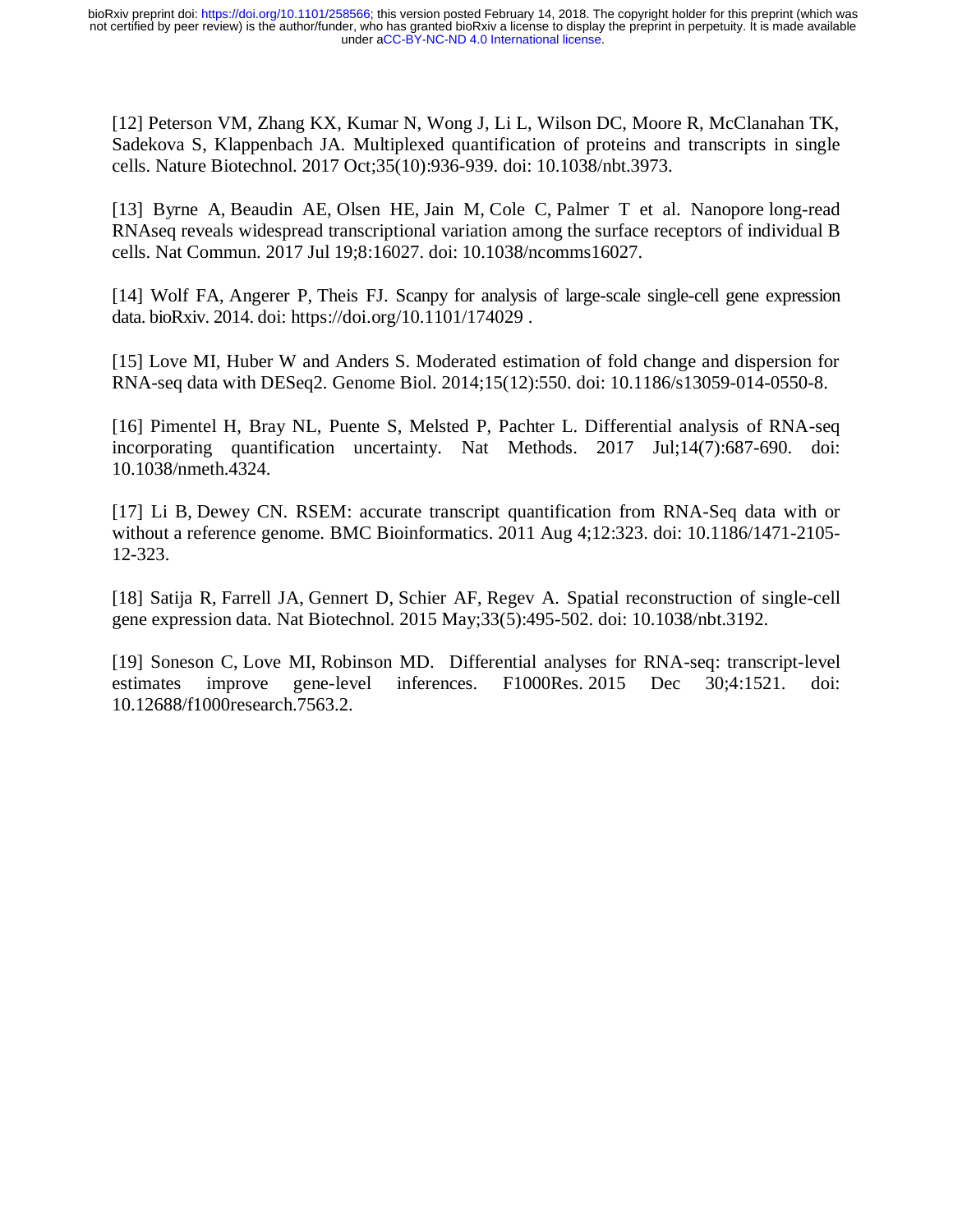under [aCC-BY-NC-ND 4.0 International license.](http://creativecommons.org/licenses/by-nc-nd/4.0/) not certified by peer review) is the author/funder, who has granted bioRxiv a license to display the preprint in perpetuity. It is made available bioRxiv preprint doi: [https://doi.org/10.1101/258566;](https://doi.org/10.1101/258566) this version posted February 14, 2018. The copyright holder for this preprint (which was



**Figure 1 - Logistic regression applied to scRNA-Seq**

Logistic regression can be used to detect gene differential expression at isoform level resolution. Panel (a) shows a hypothetical scenario with two cell groups ('Class1' and 'Class 2', colored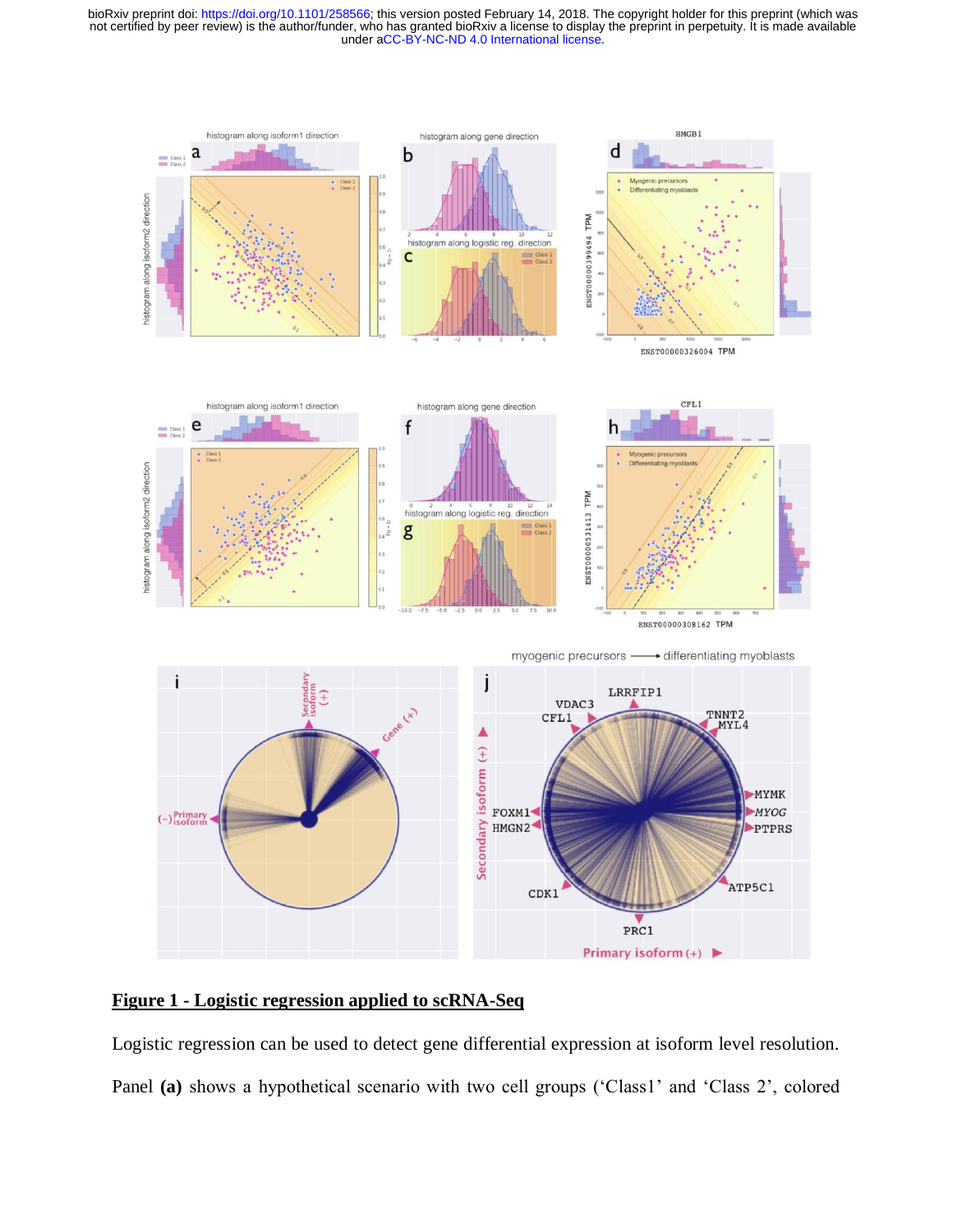blue and pink respectively) where both isoforms change with the same effect size reflecting gene overexpression. In this case the direction of change discovered by logistic regression (dashed line) projects the points along the [1,1] vector. This operation **(c)** is equivalent to the conventional approach of summing the corresponding isoform counts and directly testing for gene differential expression ('the gene direction') **(b)**. Panels **(b)** and **(c)** show histograms comparing abundances projected to the gene direction and the direction learned by logistic regression respectively. Panel **(d)** shows gene HMGB1 from the Trapnell *et al.* data set that demonstrates similar behavior during myoblast differentiation. Panel **(e)** considers the case where the two isoforms have opposite effect sizes (isoform switching) that cancel each other out when projected along the gene direction. Even though gene counts cannot distinguish between the two populations **(f)**, logistic regression is able to learn that a difference in isoform abundances is best for distinguishing the classes, thus effectively detecting the isoform switching event **(g)**. Panel **(h)**  shows gene CFL1 from the Trapnell *et al.* data set demonstrating similar behavior during myoblast differentiation. Panel **(i)** shows a simulation where the "directions of change" in 1000 genes with two isoforms were randomly chosen to be either in the gene direction or along each isoform individually (see Methods). The circle plot overlays the directions detected by logistic regression for each gene. Panel **(j)** shows the directions of change of 1308 genes from the Trapnell *et al.* data set that were identified by logistic regression as differentially expressed between myogenic precursors and differentiating myoblasts (see Methods). The direction of the arrow indicates the change in expression of a gene *from* myogenic precursors *to* differentiating myoblasts. For example, in CDK1, where the expression of both isoforms decreases from myogenic precursors to differentiating myoblasts, the corresponding arrow points to the southwest.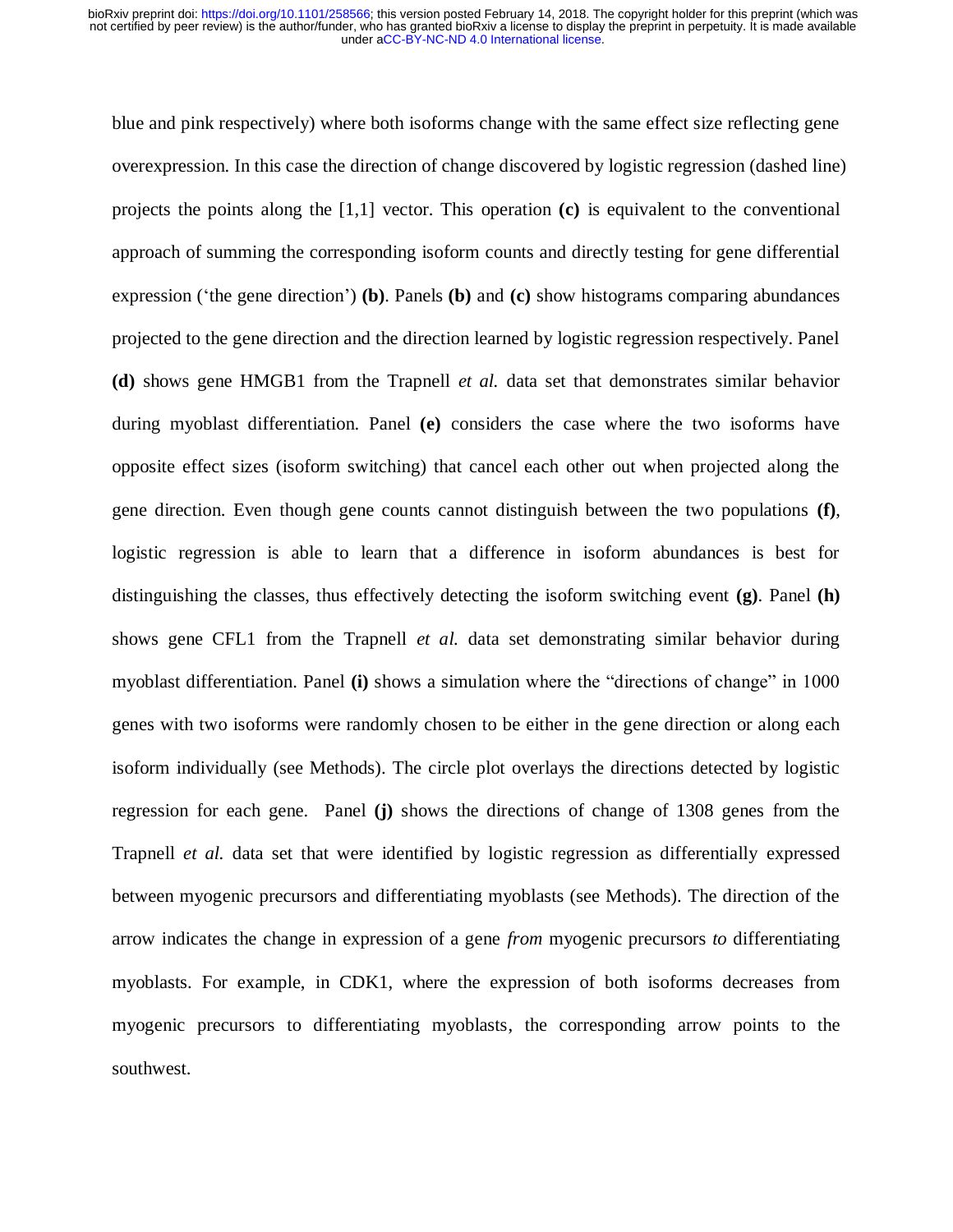

Naive Helper T-cells (CD4+/CD45RA+/CD25-) vs Memory Helper T-cells (CD4+/CD45RO+)

Naive Helper T-cells (CD4+/CD45RA+/CD25-) vs Naive Cytotoxic T-cells (CD8+/CD45RA+)



Naive Cytotoxic T-cells (CD8+/CD45RA+) vs Memory Helper T-cells (CD4+/CD45RO+)



#### **Figure 2 - Logistic regression discovers CD45 in purified T-cell types**

Logistic regression was used to perform pairwise differential expression analysis of purified memory T-cells, naïve T-cells, and naïve cytotoxic T-cells that were sequenced with 10X. In **(a, c)**, logistic regression on TCCs recovered the separation between CD45RA+ and CD45RO+ Tcells, while summing counts to produce gene abundances masks the differential expression. Furthermore, independently testing the TCCs and then performing Bonferroni correction reduces